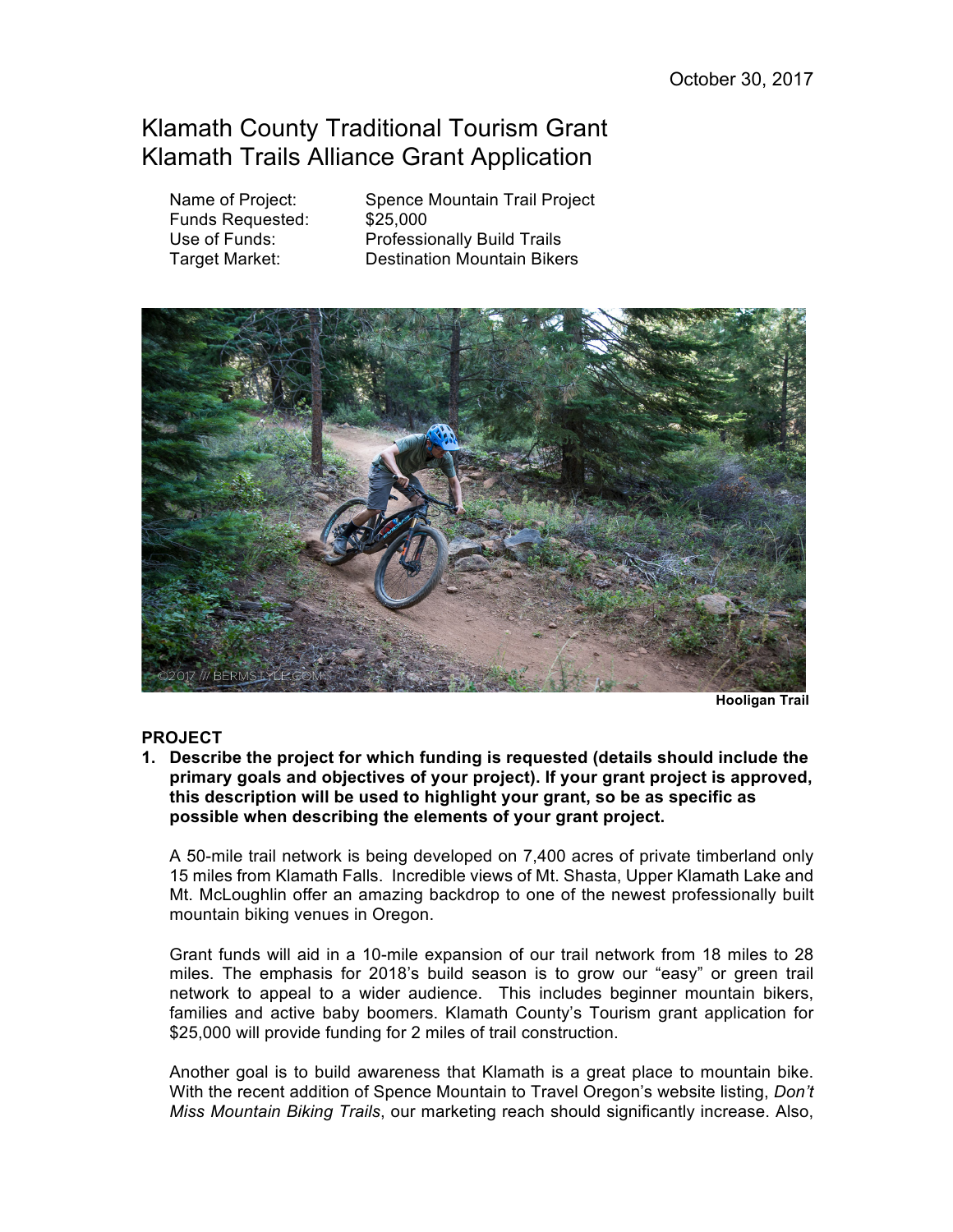Bermstyle featured Spence Mountain in their online mountain biking blog. Here is what they had to say… "*Klamath Falls is making big moves towards becoming a trail destination of its own with the ongoing Spence Mountain Project*. *In late 2016… an additional loop was added to the growing trail system that cemented its status as a trail destination."*

The project budget for our 2018 build season is estimated at \$143,000 to include trail design, trail construction, trail signs and miscellaneous trailhead expenses. For purposes of this grant we are only including 5 miles of trail construction costs or \$62,500.

#### **2. Describe the need for your project.**

Oregon is well-known for its mountain biking. There is a steady stream of cars driving past Klamath Falls on Highway 97 in route to Central Oregon and beyond. Much of this traffic is from Northern California and drive times can be in excess of 10 hours from the Bay area to Central Oregon. Why not stop in Klamath to break up the drive and sample our great mountain biking? Developing more trail infrastructure will enhance Oregon's mountain bike experience and hopefully grow cycling tourism.

## **3. What is your long-term plan for your project?**

The Master Plan calls for 53 miles of professionally built mountain biking trails at Spence Mountain.

## **4. How will you measure the success of your project, in the short-term and in the long-term? Be as specific as possible.**

The ultimate measure of success is to draw destination mountain bikers (and other trail users) to Klamath. Our short-term goal is to grow overnight lodging numbers by 20% in 2018.

A registration box was installed at the Spence trailhead Kiosk in order to gather information from trail users in 2016. Data provided by a voluntary sign-in sheet shows growth in overnight stays and out of area visitors. Data reported from January through September 2017 shows 202 overnight stays with 44% of respondents from out of the area. This compares to 91 overnight stays in 2016. Keep in mind that this data is only recorded if trail users stop and fill out the registration log at our kiosk so this information shows trends more than anything. It is also heavily slanted to new users. Even with this limited amount of data it is very encouraging!

Our second success measure is an increase in positive media listing (print articles, web listings, trail mapping websites/apps and Instagram posts).

Long-term we expect to grow overnight stays by 20% per year.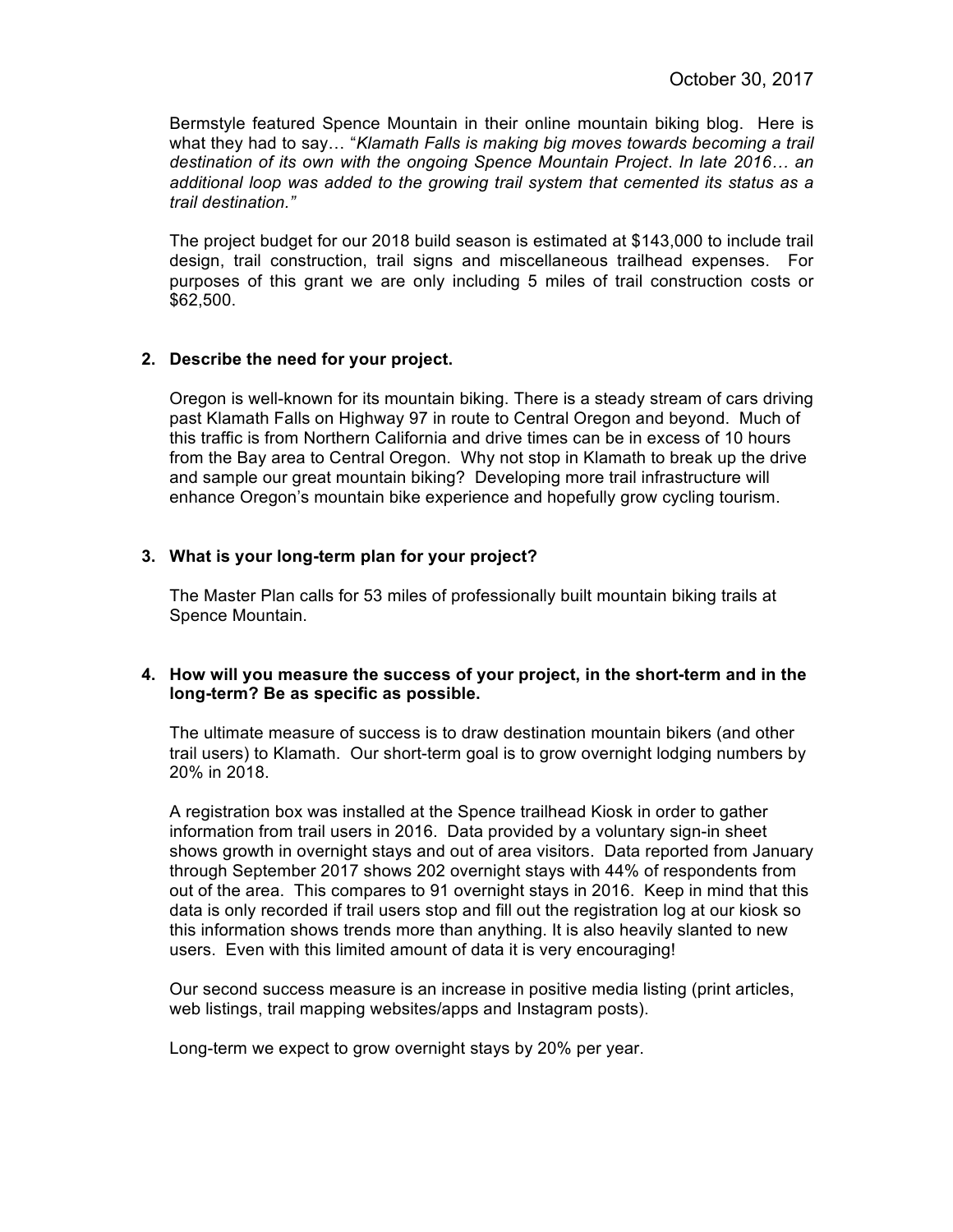## **PROJECT PREFERENCE QUESTIONS**

#### **1. Describe how this project complements and is consistent with your community and/or region's current local objectives.**

Growing trail infrastructure provides more access to healthy activities for our local community. This is in alignment with our Healthy Klamath Initiative and Blue Zone project both encouraging folks to be more active.

Our economic development group, KCEDA, also promotes Klamath's outdoor assets to attract employers. Development of trails enhances these assets and improves the potential recruitment of employers valuing a better quality of life for their employees.

Regionally, SOVA's strategic plan calls for Destination Development and Product Development in an effort to align with Travel Oregon's strategies. Growing trails on Spence Mountain will definitely help in the product development category.

Finally, we align well with Discover Klamath's strategic plan that has several objectives directed towards growing cycling tourism in Klamath County.

## **2. Demonstrate how the project has the support and involvement of the community.**

Community support has been nothing short of amazing! Enclosed are some of the highlights:

- JWTR, landowner of Spence Mountain, enthusiastically supports the project.
- Oregon Department of Forestry granted access to their land for our trailhead.
- 30 volunteers worked an entire day to hand-build the first 1/4 mile of trail.
- Volunteer maintenance hours grew by 67% last year to 1,396 hrs.
- Community donations have exceeded \$40,000 from over 70 individuals and businesses.
- Sky Lakes Medical Center contributed \$25,500 over and above the community donations.
- 13 businesses have generously offered gift-in-kind services for the project.

#### **3. List partners, sponsors, volunteers and their contributions and/or activities.**

**Financial Sponsors** – EcoSolar & Electric, Linkville Lopers, Great Basin Insurance, Windermere Realty, Isler of Klamath Falls, Hutch's Bicycles, Tucker, Tucker & Gailis Dental Group, Asana Yoga & Sole, Muffler King, Chancellor Drilling, Jeld-Wen Foundation, Klamath County Tourism Grant, Private Foundation Grant, Sky Lakes Medical Foundation and Sky Lakes Medical Center.

**Gift-in-Kind Sponsors** – Smith Bates Printing, Rhine-Cross Engineering, Adkin's Consulting Engineering, Oregon Department of Forestry, Nesting Well, Abbey's Pizza, Running Y Ranch Resort, Base Camp Brewing, Rodeo's Pizza, Dirt Mechanics, Gaucho Collective, Rocky Mountain Construction and Mountain Pacific Construction.